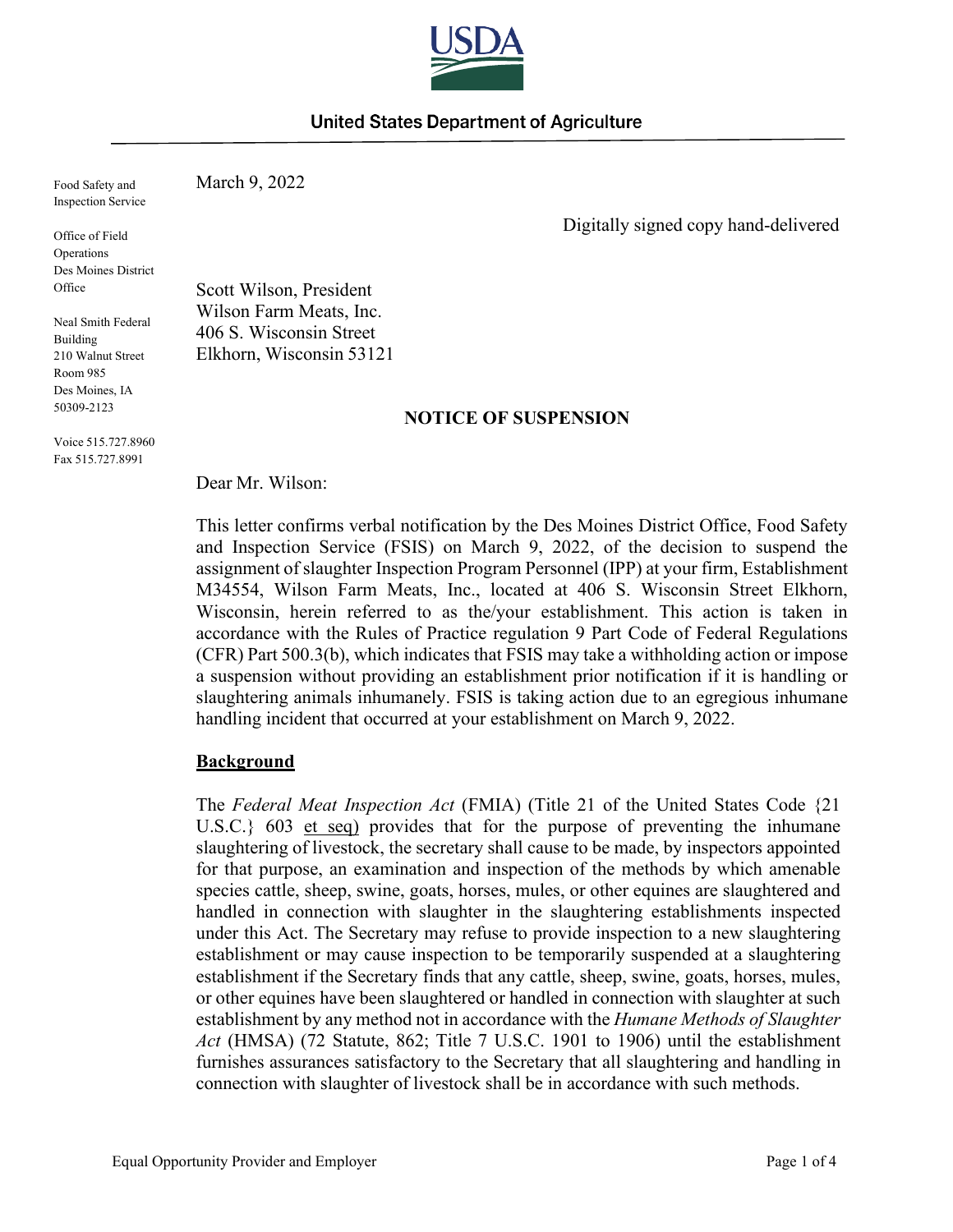enforcement actions that FSIS may take and include procedures for taking a withholding action and/or suspension, with or without prior notification, as well as the procedures for filing a complaint to withdraw a Grant of Federal Inspection. Under the authorities of the Acts, FSIS has prescribed rules and regulations for the humane slaughtering of livestock, as contained in regulations 9 CFR Part 313, and the HMSA of 1978. FSIS has also developed Rules of Practice regarding enforcement prescribed in regulations 9 CFR Part 500. The Rules of Practice describe the types of

# **Findings/Basis for Action**

 At approximately 0720 hours while performing a HATS Category VIII task – Stunning Effectiveness, IPP observed the following egregious noncompliance with HATS was using loud, explicit language while twisting the tail of Hereford steer as it was repeatedly pulling its head out of the stunning area head restraint. IPP was able to see the employee's arm rotating with the tail within the restrainer. IPP observed the animal vocalizing with its mouth open, tongue hanging out, and eyes bulged. IPP moved closer twisting and was encouraging the animal into the restrainer by smacking the rump with his hands. The hand smack was audible but the steer did not respond. Because the harm While off the floor, he heard the animal vocalizing again. Once he got back to the floor, while of the floor, he heard the animal vocalizing again. Once he got back to the floor, the animal was effectively stunned and unconscious. He noticed that there was fresh blood on the back of the stunning area (away fro Category VI – Alternative Object Use: Establishment Manager, Mr. Justin Corman, to get a better look. When IPP moved closer, the establishment manager stopped tail stopped, IPP stepped off the floor briefly to contact his supervisor for clarification. the animal was effectively stunned and unconscious. He noticed that there was fresh blood on the back of the stunning area (away from the head). IPP then told the  $\left(6\right)$ (b) (6) that he wanted to inspect the tail. Upon inspection, with U.S. Rejected Tag B33511262 and informed establishment management to stop

 slaughter until further direction from the District Office. The establishment was allowed to bleed out the animal but was asked not to dress it until the FSIS, Supervisory Public Health Veterinarian (SPHV) could inspect it. Upon her inspection, she confirmed that there was fresh blood on the tail and on the restrainer. There was a small tail. When running her fingers over the wound, it was not smooth, there was a fractured tail. open wound in the hide (approximately  $\frac{1}{2}$  inch) about 2-2.5 inches from the tip of the noticeable bump consistent with a break. The tail was then examined after dehiding. The injured tail was red and bruised in the same area where the wound was observed with the hide on. The bruised area was also curved and flexible, consistent with a

 This is a violation of the FMIA (21 U.S.C.) 603, regulations 9 CFR Part 313.2(a) and 313.2(b), 313.15(a)(2) and the HMSA of 1978.

### **Conclusion**

The observations detailed above indicate an egregious violation of the humane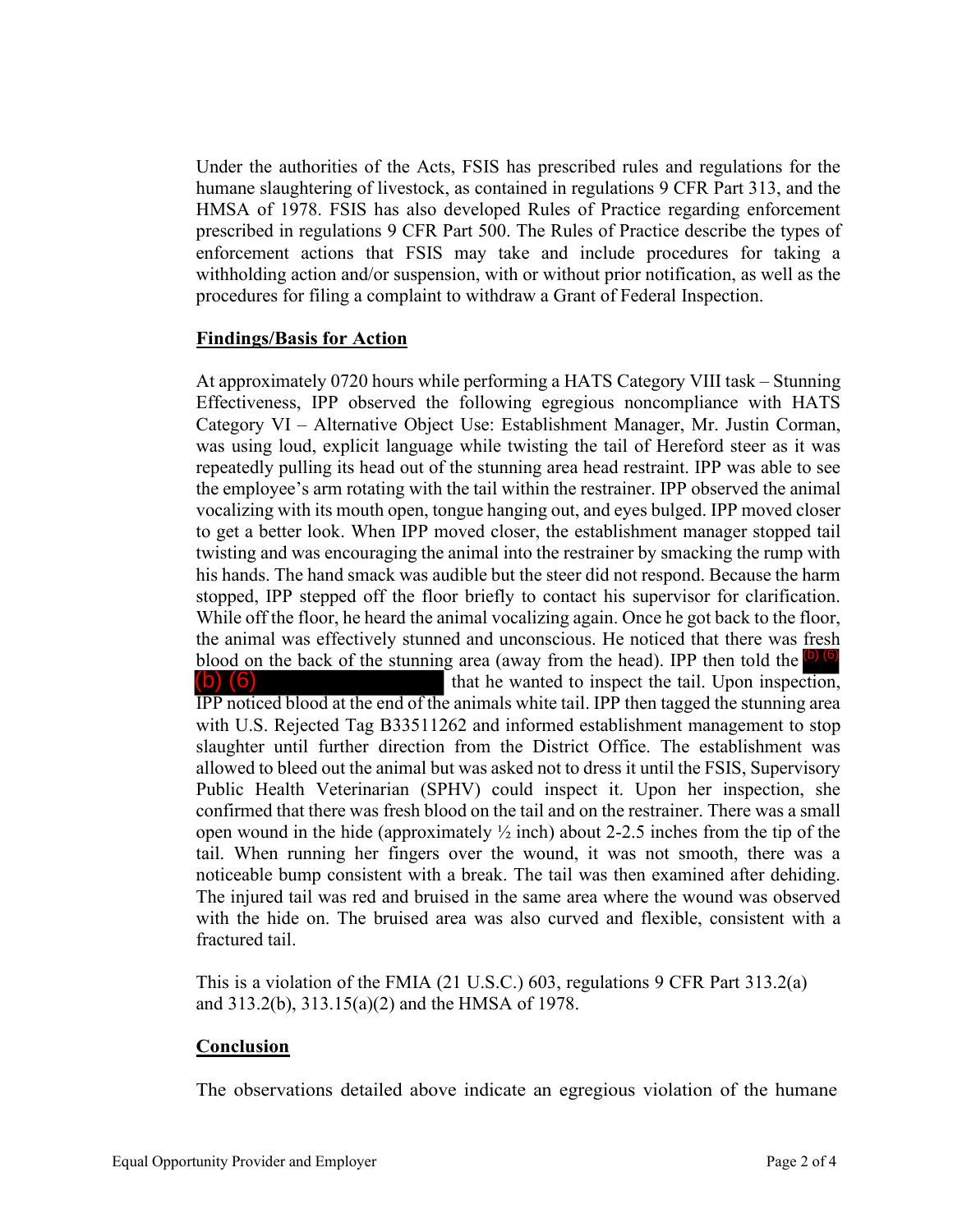3(b) of the FMIA, and Title 7 U.S.C. 1901 and 1902 of the HMSA of 1978, and the regulatory requirements outlined in 9 CFR Part 313.2 handling requirements specified within the provisions of 21 U.S.C. 603, Section

 criteria as described in the Federal Register Notice of September 9, 2004. Based on the above findings, the Des Moines District Office has determined to suspend the The establishment does not have a humane handling program that meets the four assignment of inspectors for your slaughter operations, as per the Rules of Practice regulation 9 CFR Part 500.3(b).

 The suspension of the assignment of inspectors will remain in effect until such time as accordance with the FMIA, HMSA, and the regulations promulgated therein. you provide to this office adequate written corrective actions and preventive measures to assure that the handling and/or slaughter of animals will be done humanely and in

 concerning the NOS and we will determine further action, if any, based upon your response. If you choose to address this issue, your written response should include: You may provide this office written corrective actions and preventive measures

- 1. An initial assessment of the incident, including determination of the cause.
- 2. Immediate corrective actions taken.
- 3. Preventive measures to prevent reoccurrence.
- 4. Any training of employees and materials used.
- 5. Type of monitoring activity for truck unloading and animal handling/movement, along with a documentation record.

 are expected to comply with FSIS regulations, regarding the humane handling and slaughter of livestock. Please be advised that you have the right to appeal this matter. If you wish to appeal, you should contact: You are reminded that as an operator of a federally inspected establishment, you

> Attention: Sherri N. Johnson Office of Field Operations United States Department of Agriculture Office number: 202-379-6196 Acting Executive Associate for Regulatory Operations Food Safety and Inspection Service 1400 Independence Avenue, SW South Building, Room 1330A Washington, DC 20250 [sherri.johnson@usda.gov](mailto:sherri.johnson@usda.gov)